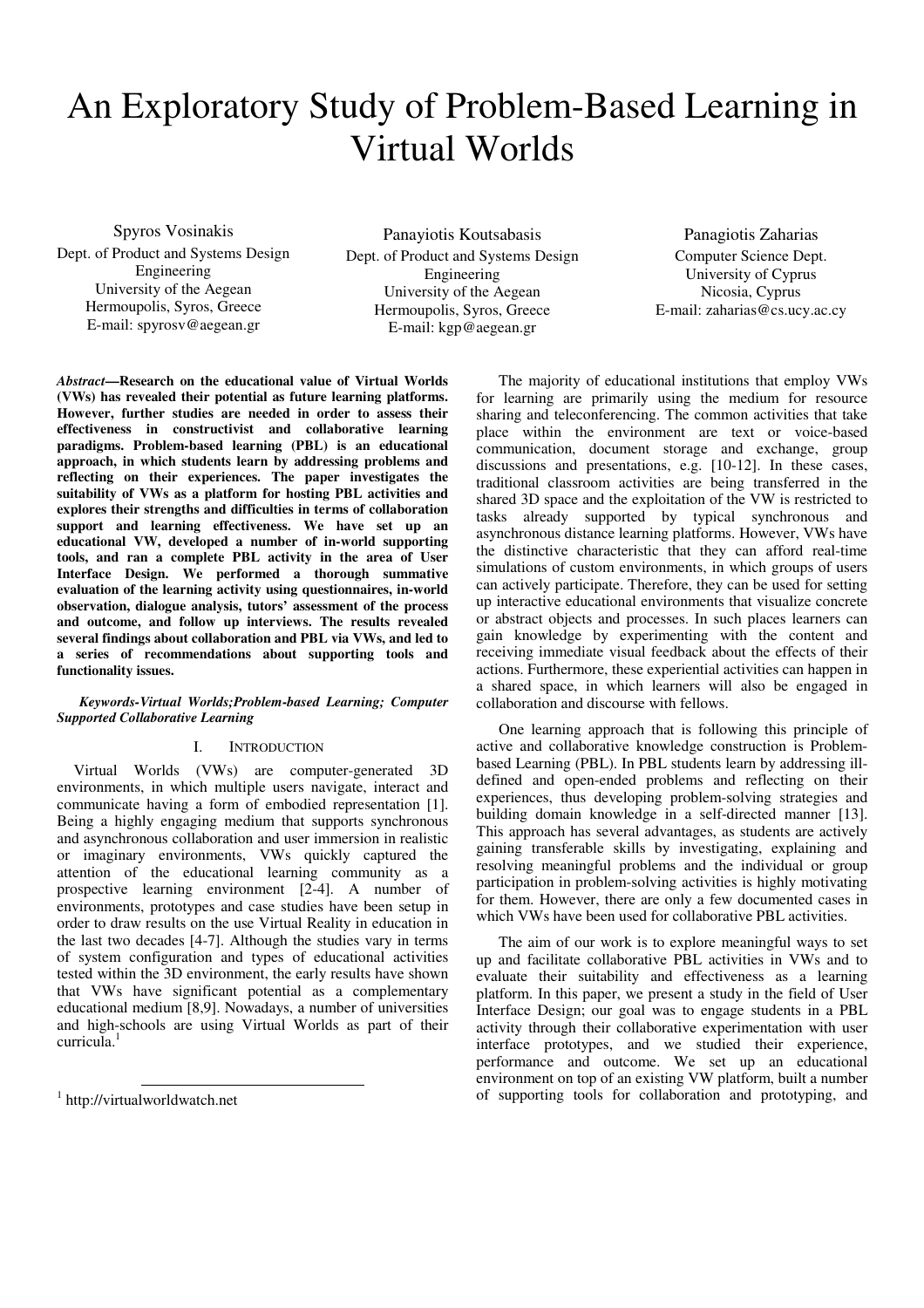designed a complete activity based on the principles of PBL. We performed an extensive evaluation of a full-day learning activity, in which we combined various methods for collecting and analyzing data in order to draw assumptions about collaboration, learning and usability. The evaluation results shed some light on the strengths and weaknesses of VWs as potential PBL platforms.

#### II. RELATED WORK

## *A. Problem-Based Learning*

Problem-based learning as a learning and teaching practice has been widely adopted during the last 20 years in both traditional and online educational settings [14]. PBL incubate experiential and social learning and calls for an active rather than passive approach to learning that leads to the development of critical thinking skills. When it comes to teaching and the development of educational modules and courses, the main premise of PBL is that problems can be the stimulus and focus for the student/learner activities [15].

Problem based learning situations are directly related to the basic tenets of constructivism. Typical PBL contexts require learners to work in small groups to investigate a real-life problem. Most of the times there is an instructor who acts like a moderator and there is access to a wealth of resources that help learners find a solution to the problem. According to Boud and Feletti, [15] it is about a process of acquiring knowledge and skills through a staged sequence of problems: Clarification of the problem, identification of the needs to address the problem, individual learning/study and application of the newly acquired skills in order to solve the problem, are the main typical stages in a PBL situation.

Literature documents that collaboration and interaction are some of the critical factors for PBL success in both traditional and online learning settings. Regarding the online learning settings several studies have attempted to implement PBL. Donnelly [16] integrated online PBL techniques with face to face learning. It was found that group activities were the most important parameter for the success of the process. Dennis [17] compared a face to face with online PBL settings. Results showed that the groups did not differ in learning performance but the online group spent more time for learning activities. Ozdemir [18] reported that students in a collaborative PBL environment outperformed those who were in an individual PBL environment as regards the development of critical thinking. An [19] suggested that only online courses with collaboration characteristics should make use of PBL.

## *B. PBL in Virtual Worlds*

PBL has already been characterized as one of the most appropriate learning methods in virtual worlds, especially in Second Life [20]. VWs as 3D persistent learning environments provide great opportunities for both synchronous and asynchronous learning. Typically instructors and educators can prepare learning materials as immersive tutorials and develop interactive learning scenarios. Typically students/learners are invited to interact with the world and become active participants in these scenarios, usually in small groups. Such scenarios can take the form of avatar-driven scenarios or information driven scenarios [20]:

- Avatar driven scenarios are the ones that require students to interact with an intelligent avatar of chatbot. These avatars inform students about the main issues and prompt the students to make decisions. Many times instructors can manipulate the chatbot so as to guide the story behind a PBL scenario.
- Information driven scenarios are the scenarios in which learning is led by the students in a more "free" and exploratory way.

Not much have been written about how can PBL and other constructivist learning methods be realized in VWs. [21] used Second Life<sup>2</sup> (SL) to implement a collaborative problem-based learning activity following a constructivist approach. The tutor intervened in the process by using scaffolding techniques in order to help students to achieve their goals. Jamaludin et al. [22] also used scaffolding techniques in their study and they found that collaborative learning in a virtual world became more effective.

Girvan and Savage [23] proposed Communal Constructivism as a potentially appropriate pedagogy for use in Second Life. According to Communal Constructivism learners try to build knowledge not only with a focus on themselves but for other future learners as well.

In [24], the suitability of SL for problem-based learning is demonstrated through the mapping of learning activities on to PBL goals as they have been stated in the framework of [13]. They used a machinima based assessment technique where the students worked in groups to create short video clips from their activities in SL. According to the findings it is supported that development of wider transferable skills can be realized effectively through virtual worlds such as SL. In another related study, [25] reported findings from a case study with a strong PBL approach where students were tasked to create learning experiences within SL for external clients. Main emphasis was placed on the process of how students formed groups and created the interactive learning experiences by using the affordances of SL. It was found that SL can contribute to PBL as a pedagogical approach in several ways such as supporting the roles of tutors and students, facilitating their relationships, enhancing students' motivation and ownership of the project, as well as easing the assessment activities by the tutors.

Collaboration and group interaction was a common denominator in the aforementioned studies. However much of the relevant research is still conceptual and information about empirical evaluation with regard to specific methods and practices is lacking. In this study we put much emphasis on the evaluation of collaborative learning activities according to the PBL philosophy and we ground our approach on CSCL (Computer-Supported Collaborative Learning) evaluation methods.

## *C. Evaluation of Collaborative Activities in Virtual Worlds*

The assessment of computer supported collaborative learning activities in general is a research problem in its own right [26]. The process involves interaction analysis of the

 $\overline{a}$ 

<sup>2</sup> http://secondlife.com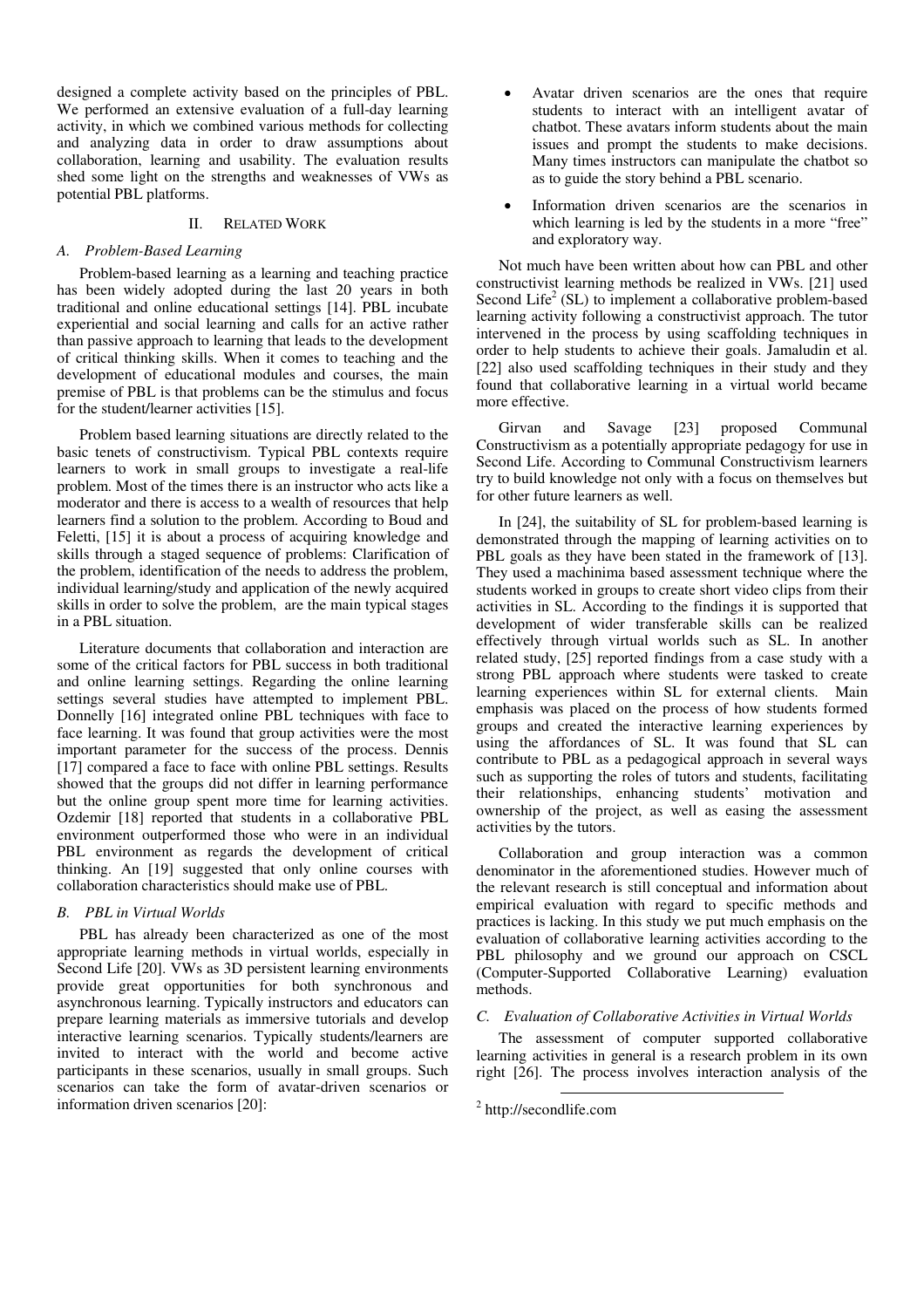participating teams that aims to clarify what types of collaborative interactions have occurred and what educational benefits have taken place [27]. Interaction analysis can be based on various qualitative and quantitative data collection methods and tools, like: automated monitoring of participant actions, participants' experiences and perceived learning outcomes and instructors' assessments, and must take into account the specific problem at hand. In [28] the evaluation of collaborative learning is described as "*placing strong emphasis on the situated nature of collaboration and the impact of certain situational factors (with a few or as little as possible a priori expectations)*".

The evaluation of collaborative learning activities is a complex issue that involves intertwined dimensions of collaboration, interaction and learning. In [29] a principled framework for the study and analysis of group interaction and scaffolding is presented that that proposes the qualitative inquiry of dimensions about 'task performance', 'group functioning', 'social support' and 'help services'. The approach has been applied in e-learning course situations with large numbers of participants, and it can be extended to cover the particular issues of problem-based learning interventions.

Also, in [30] a generic empirical framework for interaction analysis is proposed that refers to computer supported collaborative learning (CSCL) environments that support a problem-solving approach to learning. The framework is based on the life-cycle of (i) observation, in which raw data are collected by observing and recording the users' actions; (ii) abstraction, in which data are processed and transformed into high-level analysis indicators; and (iii) intervention, in which indicators are interpreted and different forms of feedback are presented. This work provides a tested process for the set up of the CSCL environment and its evaluation placing emphasis on PBL situations; however does not propose a specific set of calculated indicators for process analysis.

#### *D. The Scope of Our Research*

This study aims to extend previous research on assessing the effectiveness of VWs as educational platforms and on using them in novel learning paradigms. Our goals were to discover the extent in which VWs can support PBL activities, to evaluate the learning results of their use, and to unveil critical problems related to student collaboration and learning. We set up a complete activity in the problem area of User Interface Design, following the PBL learning cycle presented in [13] and we designed and implemented a number of tools to support collaborative and problem-specific tasks in the environment. Students were able to construct functional prototypes using the in-world tools and could instantly test and evaluate their solution.

We have set up a qualitative, mixed method to summative evaluation that adopts and refines the general framework proposed by [30] for the case of our PBL situation, i.e. user interface design. Furthermore, we adopted the interaction analysis indicators proposed by [29] and extended them to allow for problem-based CSCL situations in virtual environments. More specifically, we make use of the first three dimensions of interaction analysis identified, excluding the fourth dimension about help services, since virtual

environments are new platforms that currently pose usability issues, which can be overcome by immediate technical support. In compensation, we have added the dimension of 'learning performance and outcome' that investigates issues relevant to problem-based learning.

#### III. METHODOLOGY

#### *A. Configuration of the Virtual World*

The VW implementation has been based entirely on open source software. The world server was installed in a standalone PC using the OpenSimulator platform,<sup>3</sup> and the FreeSwitch server<sup>4</sup> has been set up and connected to the environment to provide voice communication support. We have created a small island and built a number of interior and exterior places for group collaboration and whole class activities. We implemented four additional collaboration tools in the LSL Scripting language. On the client side, the Hippo OpenSim Viewer<sup>5</sup> was running on PCs with standard keyboard and mouse equipment plus an additional headset with microphone for voice communication. No significant decrease in efficiency or loss of quality has been detected during the whole experiment.



Figure 1. Screenshot of the environment

The main reasons for setting up our world in the OpenSimulator (OS) platform instead of the more popular world of SL were:

- 1. *Visualization and functionality*: there are no differences in graphics quality (both platforms use the same client) and OS supports most of the functionality of SL.
- 2. *Cost*: Besides the cost for owing private land, SL places a charge for every image uploaded. In our study the students had to upload a lot of images to construct the user interface prototype. A limitless number of images can be uploaded in OS at no cost.
- 3. *Data Recording*: Using OS we managed to record all voice sessions directly from the server. This would not be possible in SL – we would be able to record only public discussions in close range.

3 http://www.opensimulator.org

 $\overline{a}$ 

5 http://mjm-labs.com/viewer

<sup>4</sup> http://www.freeswitch.org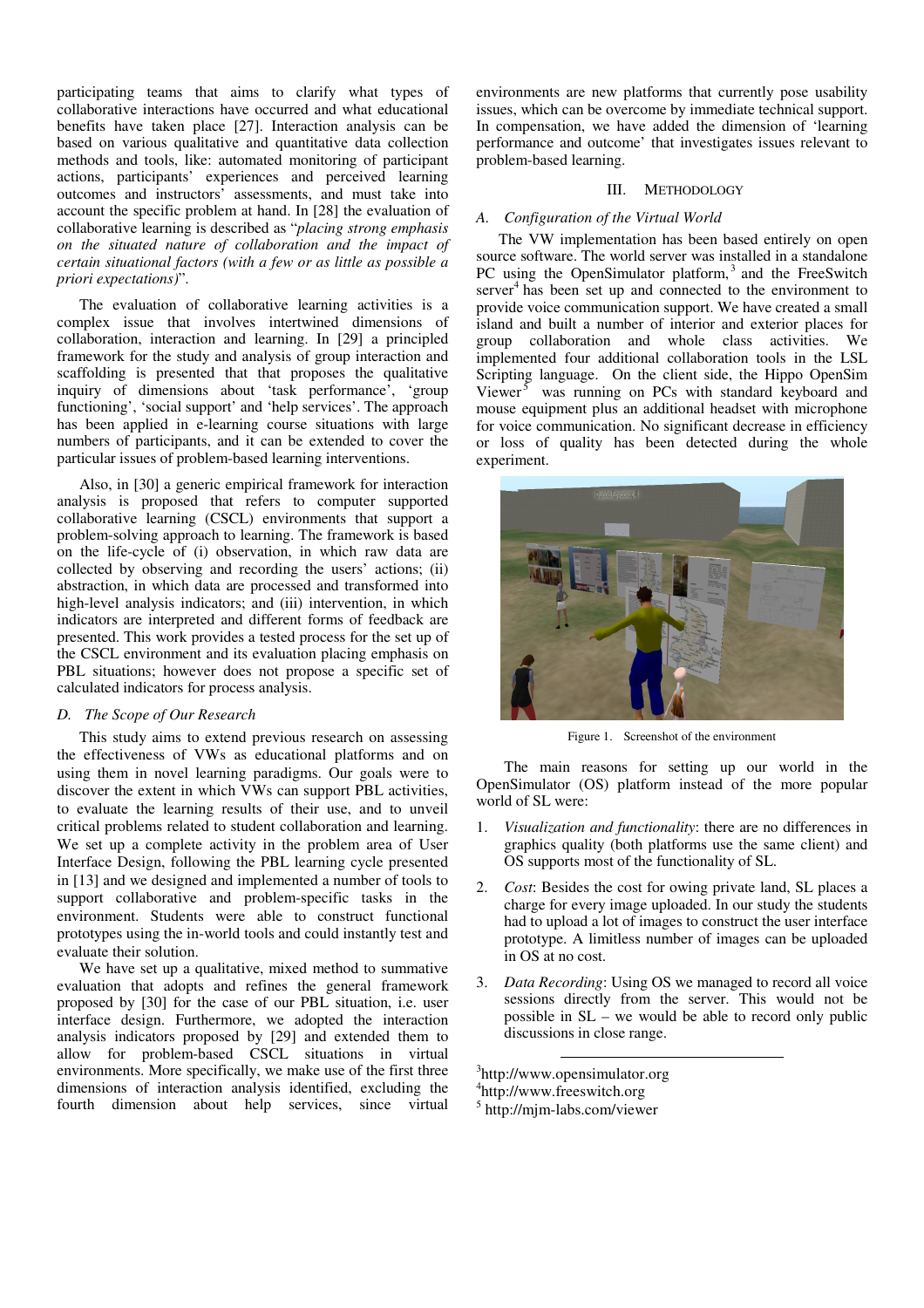## *B. Building the Supporting Tools*

Group educational activities in VWs have strong requirements concerning the communication and collaboration of remote students and teachers. For our study in the area of user interface design we have identified the following tasks in group-based PBL activities:

- In the early stages, students discuss about the problem, write down facts and reveal aspects for which further knowledge may be required.
- Then, they assign roles to group members, search for and share resources, and formulate, present and explain their ideas.
- Finally, they collaboratively assemble a final solution, refine it and present it to the class to be further evaluated.

To support these tasks, the educational environment should provide the appropriate means for text and voice chat, and allow students generate and share public and private documents to exchange ideas and coordinate their activities. Also, students should be able to easily take notes during group discussions and chat sessions and share them with others. Groups should be able to collect and organize their common resources within the VW in order to use them for reference during their problem solving activities. Finally, the world should contain the building blocks to collaboratively construct a working prototype and to enhance it with further explanations about the design choices.

The platform we have employed for our study provided inherent support only for part of these tasks. It allows for text and voice chat between users, but there is no support for offline messaging. Concerning resource management, one can only add geometric objects to the environment, whilst any other document type can only be placed in an object's contents. However, security reasons restrict other users besides the object owner to view its contents. Finally the construction of a working user interface prototype requires a lot of programming effort using the VW's scripting language, which was outside the scope of our learning session. We have therefore implemented a number of additional tools that were available to students during the study in order to overcome these obstacles and to enhance the collaboration affordances of the environment. The implemented tools were:

- *Resource*: an object that links to external web resources
- *Comment Recorder*: a tool to record and playback user messages
- *Annotation*: an object that contains a written message
- *InterfaceElemen*t: an object with scripted behavior that can be used as a user interface component in the working prototype

The aforementioned objects were provided to each student on initialization and they could insert multiple copies of them inside the environment. Fig.2 presents a screenshot of the four tools.

The "Resource" object is the equivalent of a hyperlink. It has the form of an open book and it opens a web resource in the default browser upon mouse click. It can be used by the teacher(s) in order to provide some initial resources to the students (guidelines, design patterns, templates, etc.) to aid them during their tasks, and by the student groups in order to share and organize the resources they found in their selfdirected learning activities.



Figure 2. The supporting tools of the environment. a. Interface Element, b. Resource, c. Comment Recorder, d. Annotation

The "Annotation" object allows students to post annotations within the environment. If any user clicks on it, a text message is opened and may be saved in his/her inventory for later use. In the context of the PBL activities, annotations may be used for the asynchronous collaboration between group members (e.g. in the form of comments, notes about things to be done, role descriptions, etc.) or they may be attached to the user interface prototype as further notes or explanations of design choices.

The "Comment Recorder" object can record and playback user messages on demand by sending special commands to the text communication channel. It can be used to take notes from conversations during the early collaboration stages and also as a tool to record viewer comments during the final evaluation stage.

Finally, the "Interface Element" object is the principal design element of the user interface prototype. Its look and behavior can be configured using a simple set of commands and, depending on its configuration it can:

- show or hide in the environment as a result of an external event,
- operate as a button that will generate a batch of events if pressed, which may affect the status of other interface elements or itself
- contain a number of images (faces) that may change dynamically its appearance as a result of an external event, and
- operate as a container that forwards events to its contents

Students can combine and configure copies of the "Interface Element" object in order to design buttons, windows and image containers during the final stages of the learning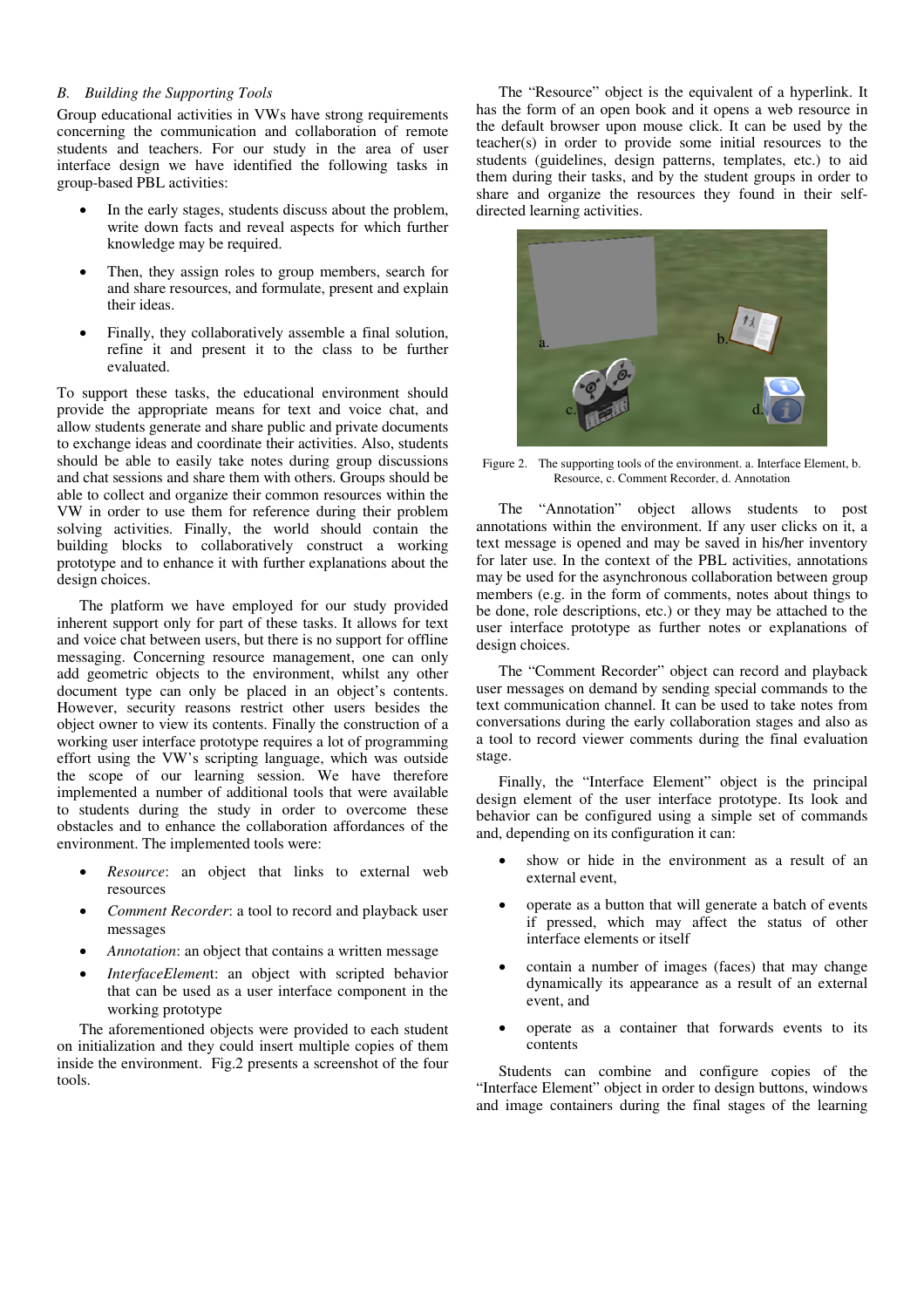activity and collaboratively construct an interactive user interface prototype.

## *C. Participants*

The participants of the study were ten students (3 male, 7 female) of the University of the Aegean, from the departments of Product and Systems Design Engineering (8) and Information and Communication Systems Engineering (2), who volunteered to participate. Three  $(3)$  of them were at their 4th year of study and seven (7) at their 5th year. All participants had considerable experience in user interface design courses, since that they had all attended the courses of: human-computer interaction, interaction design and multimedia design. However, they had limited experience in collaborative, PBL situations, mediated by VWs. Naturally, each student possessed varying skills in this respect: e.g. some were good at sketching on paper, others at image editing and drawing programs, others at the use of usability guidelines, etc. All participants were proficient users of computers, but only three of them had some experiences with VWs, mainly as users of multiplayer online games like World of Warcraft and Second Life.

The participants were allocated in three equivalent groups in terms of their experience in VWs and their user interface design skills. Each group possessed one experienced user of VWs as well as users with skills of sketching and applying guidelines. Each participant was allocated several seats away from his/her team mates in the laboratory, to make use of the audio and text chat, thus simulating a remote collaborative work situation. The team mates performed all collaborative activities through the VW and they were not allowed to communicate face-to-face during the activity (apart from the breaks!).

## *D. Description of the learning intervention*

The intervention has been designed as an optional exercise in the context of the course of 'Advanced User Interfaces'. The teaching team comprised of the authors themselves, who also provided technical support and facilitated the collaboration and learning activities during the whole intervention. The PBL activity was given to the participants in the following statement of a 'design brief': "*Design the user interface of a multimedia kiosk system for browsing available rooms to let in the island of Syros. The intended users are tourists (Greeks and foreigners), who can access the system from the harbour of Syros. You should take into account usability guidelines for multimedia presentations and information seeking. You should design the 5-7 most basic screens of the system, in wireframes*". In addition, the participants were presented with an abstract work plan that included tasks that they could choose to follow with indicative times for completion.

The learning goals of this intervention were: a) to discover the usability and accessibility requirements of touch screen interfaces, b) to understand the differences in the design of such interfaces compared to other, more conventional cases, and c) to apply this knowledge in a specific practical context. Following the principles of the PBL approach, the learning session has been applied as follows:

- 1. The students were given an introductory session in order to gain the necessary skills to properly navigate inside the VW, interact with its contents, and communicate with their fellow students.
- 2. The four additional tools that were built for the PBL session were presented to the students. Emphasis was placed on the usage and set up of the "Interface Element" objects, accompanied by specific use cases.
- 3. Students worked in groups inside their private space, where they analyzed the problem, shared ideas and gathered resources.
- 4. Each group assigned roles and/or tasks to its members. They proposed and argued about concepts, designed the appearance of the user interface elements using inworld and external tools, and collaboratively constructed their prototype as a proposed solution
- 5. Once the group agreed on the final prototype, they attached explanatory annotations to justify their design choices and presented it to the whole class (Fig.3)
- 6. Students and teachers were then free to test each interface prototype themselves and leave comments and suggestions concerning the appropriateness of the solution.



Figure 3. Group presentation inside the VW

The proposed activity engaged participants in a problembased learning situation:

- They were confronted with a problem that does not have a single correct answer;
- They had to work in groups to identify what they need to learn in order to solve the problem;
- They also had to engage in self-directed learning and then apply their new knowledge to the problem and reflect on what they learned and the effectiveness of the strategies employed.
- The instructors acted to facilitate the learning process rather than to provide knowledge about the activity or tasks at hand.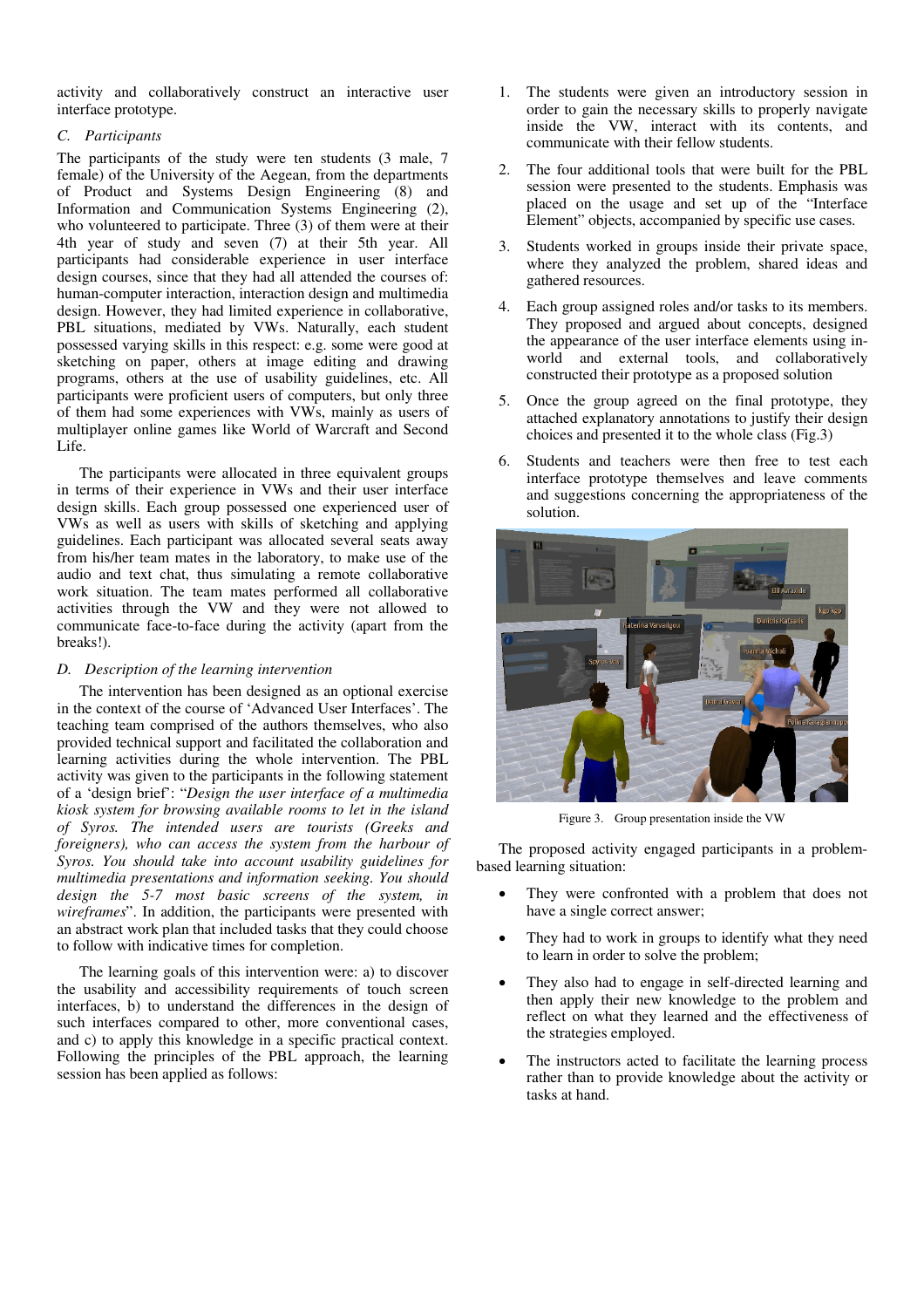## *E. Data Collection and Analysis Method*

We have constructed a mixed method for interaction analysis of problem-based CSCL in VWs, which collects data from:

- Automated monitoring of student behaviour: video capturing of various stages of the activity within the VW; logfile analysis about the use (time to build, deleted elements, etc.) of the tools; and observation of the state of the VW during and after the exercise.
- Dialogue analysis: Voice chat was recorded for most of the exercise (the collaboration tasks, not the final presentation). We performed an analysis of utterances following the taxonomy of [31] who classify utterances in the categories of: procedure; task status; reference; internal state; and acknowledgement.
- Students' self-reporting: a questionnaire investigated several aspects of the PBL experience, as well as the follow-up discussion.
- Tutors' evaluation of learning performance and outcome: based on observations of the activity (tutors were inside the world, flying among work places, and observing and talking to students).

The method for interaction analysis explores the following dimensions of PBL: (a) 'Task performance', (b) 'Group functioning', (c) 'Social support', and (d) 'Learning performance and outcome'. Each dimension includes a number of interaction analysis indicators identified in related work [29,30] and were adapted to address important issues of PBL in VWs. Each indicator is investigated with at least two data collection methods, in order to cross-examine the results.

#### IV. RESULTS

#### *A. Task Performance*

With respect to the problem-solving capabilities demonstrated and related actions taken, we observed that students devoted a large portion of their available time to discuss about the design problem. These were intertwined with intervals of self-directed learning, which occurred either from 'assignments' or 'requests' by other team mates (e.g. "will you find photos and content about hotels?") or from individual initiative (e.g. "I can find some text to write about Syros history"). This was also identified by the dialogue analysis (Fig. 4): most of discussion was about the procedure and task coordination (38.7%) and acknowledgements (24.0%), while less time was devoted to discuss about the task status (6.2%) and to refer to virtual objects and tools (11.0%).

Self-evaluation of individual and group performance was quite similar for all participants. The average self-rating of their individual performance regarding the use of the system was: 7 (1: Bad – 10: Excellent) (st.dev.: 1.1). That was pretty much their rating about their team's performance, i.e.: an average of: 7.1 (st.dev.: 1.3). Their responses varied more, when they were asked about their performance with respect to the task of user interface design: they rated their individual performance with an average of 6 (st.dev.: 1.8) and their team's performance with an average of 5.9 (st.dev.: 1.9). Given that we closely observed the process, we consider these as rather

misbalanced self-assessments: in fact, students faced many difficulties in using the VW, and the fact that they finally achieved to make use of the tools encouraged them to rate their performance rather highly than appropriate. On the other hand, the final outcome of the process was interesting from many aspects. Students have underestimated their performance in this respect because they needed more time for improvements.



Figure 4. Types of utterances

#### *B. Group Functioning*

With regard to active participation, we observed (mainly from dialogue analysis and self-reporting) that all participants were actively involved in the collaboration and conversations, especially in the first phases of the collaborative activity. However, there were 2 students (team 2 and team 3) that gradually decreased their contributions. These students found it hard to make use of the tools and document their design contributions, therefore, they preferred to simply use voice or text chat. They reported that the experiment lasted too long, and they were tired by the process, despite that they enjoyed the experience overall.

All teams exhibited active interaction skills with respect to monitoring the progress of group work; this was evident especially from dialogue analysis: a rather large number of utterances were questions about how to proceed with the activity and specific tasks (14.1%), while there were also a large number of acknowledgements (24.0%) of group work. Each team used a different style of coordination of the work. Team 1 demonstrated a totally balanced coordination scheme without someone taking up a leading role. The other two teams quickly established a leader (in both cases the person who had more experience with the use of the VW) and allocated roles during the collaboration: the main roles were those of the 'visual designer', who also sketched the layout of the screens and the 'content designer' who located and edited content (mainly images and text). All participants reported that the result of their work was a collaborative product and that the environment contributed to their collaboration.

#### *C. Social Support*

With respect to social support, the results of the study are concerned with: members' commitment; level of peer involvement; peer contribution to mutual trust; motivational and emotional support; and contribution to conflict resolution. All participants and teams performed very well with respect to all these issues: they were all highly motivated students, who were acquainted to each other. More specifically, they rated their commitment towards the achievement of their goal at an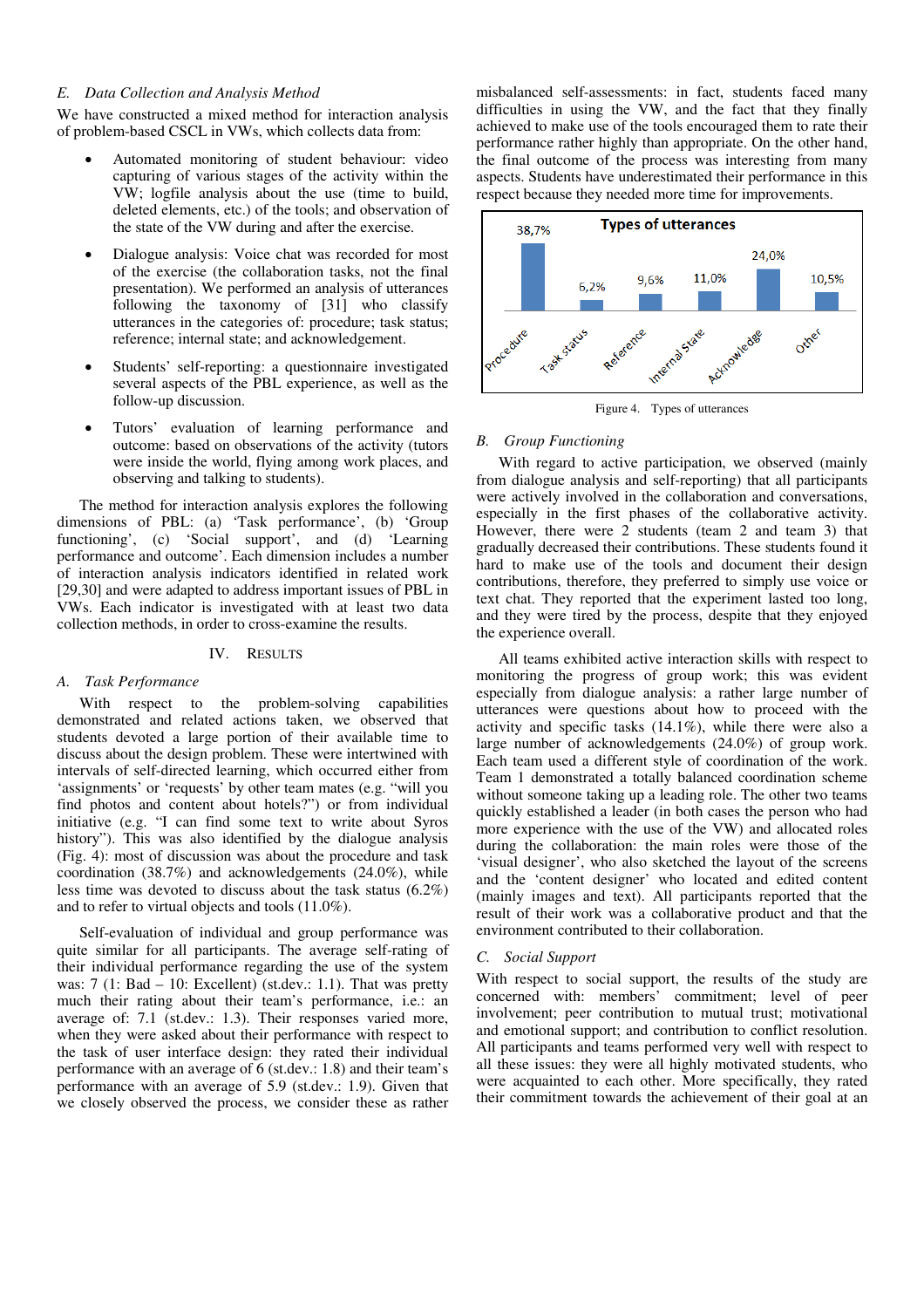average of 7.5 (1: Poor – 10: Excellent), and the main reason for this rating not being higher was that some of the participants got carried away with exploring the VW: when they had to wait for other team mates, they kept exploring the world, by flying around, keeping an eye on other teams' work progress and playing with their appearance. Also, some of them found the questions about contributing to mutual trust and emotional support rather odd, since that they considered these for granted. Regarding conflict resolution, there were disagreements about aspects of the design, which were expressed, discussed and quickly resolved. These were attributed to the nature of the task and to that they felt quite free to express them.

## *D. Learning Performance*

Regarding the learning performance and outcomes, the main result was that all three teams achieved the goal of the exercise (i.e. to provide the design of the user interface of an information kiosk), at a fairly satisfactory level. All teams demonstrated interesting designs that took related guidelines and content into account. However they all reported that they would need more time to elaborate more their design solutions.

The participants reported that they gradually developed their knowledge about the activity at hand to a considerable extent (an average of 6; 1: Bad  $-10$ : Excellent; st. dev.: 1.2). They also reported that they devoted about half of the time in self-directed learning: an average of 4.4 (1: None – 10: All; st.dev.:2.3). Also, when asked in which situations they best contributed to the team as with respect to whether they followed the agreed plan, they admitted that their contributions were more suitable when they stick to the plan (an average of 7.2; 1: Alone – 10: "I stick to the plan"; st. dev.:1.9).

Regarding the issue of developing problem-solving skills, students first reported on a number of problems faced: most students reported difficulties in using the VW, and a few found it difficult to document their design choices and their opinions with some of the tools provided. Then they reported on their ability to overcome these, an average of  $5.2$  (1: Bad – 10: Excellent; std. dev.: 2.4). The main reason for not performing better in this respect was that they had limited experience with previous use of VWs. However, we note that the final outcome of the activity, i.e. the user interface design was quite satisfactory for all teams.

#### V. DISCUSSION

In this section we discuss the more general aspects of the results of this study on the basis of the follow-up discussion in terms of identified problems, positives and recommendations, and our experiences with the set up and use of the VW.

The learning intervention lasted for a total time of 6.5 hours, which was about 1.5 hour more than initially estimated. The first 2 hours were devoted to the tutorial about the use of the VW. Then, a total of 3.5 hours were devoted to the activity of user interface design, presentations and follow-up; a total of 1 hour was allocated to the breaks. Participants were asked how much time they would need to carry out the user interface task in a 'face to face' situation and deliver at the same quality: some of them answered about the same time (3.5 hours), others said about an hour less. This is a quite interesting result

considering other time consuming activities in face to face situations like for example time arrangements.

The main problems identified are as follows: (a) *Collaboration without voice is a problem*: at a couple of times, voice chat was unavailable (due to temporary problems of the voice server), and participants felt quite restricted in their communication. (b) *Focus on the VW environment, not on the task*: some users reported that their attention was more on the difficulties of using the environment, rather than on the user interface design task per se. (c) *Hard to perform organizational tasks*: the teams discussed and planned their activities, but they did not manage to keep track of their decisions. Despite that there were available tools in this respect, some of them found it hard to use them. (d) *The roles of participants were not mapped to their appearance*: this was also due to that some intentionally developed eccentric appearances over time. (e) *'More 2D functions':* e.g. the possibility to embed applications from their desktop environment to the VW. (f) *Familiarity with the environment*: this was perhaps the most important constraint for this study: none was proficient with the use of a VW, despite some had limited expertise. They faced problems with the use of the VW and they felt that if they were more familiar the final result would be much better.

The main positive aspects of the experience were identified as follows: (a) *Shared space*: This was perhaps the most important and recognized advantage of the system. Participants felt engaged with the shared space and motivated to work towards their common goal. (b) *Persistence*: Also, they highlighted that they could log off or postpone some of their activities in the world (especially when they performed selfdirected learning) and that seeing the world as they had left it was extremely convenient to mentally focus fast on their task and continue from the point they had left. (c) *The VW promotes problem-based collaboration*: It was fairly easy to discuss about the task since that they had all material uploaded on the shared space. Also it was easy to compare design ideas and comment on others' work. (d) *It was fun*. Despite the long time in the lab, they were immersed in the VW; about half of the participants refused to eat in the lunch break! (e) *Engaging and immersive environment*: The VW kept them occupied all the time. Even when they had to wait for team mates, they performed various activities like: worked on their appearance, flying and exploring the world, creating objects in the VW, while one participant built a house to host their final presentation. (f) *Awareness of others' work, activity and progress* is also a positive issue, mainly as a motivating factor to one's own work.

All teams made use of the tools provided in the environment to document on the design process (Table 1). The main recommendations to the specific VW and tools are as follows: (a) *Shared whiteboard for sketching.* Some participants sketched on paper and scanned the images inside the VW. Others, used image design tools outside the world, mainly Photoshop. (b) *Tools for organization and coordination of team work;* some form of a shared agenda and direct visibility of roles (e.g. as part of their appearance) would be an asset. (c) *Tools for collaborative writing in the world*. (d) *More privacy*. Some reported that they needed to chat directly to their team mates, without others hearing.